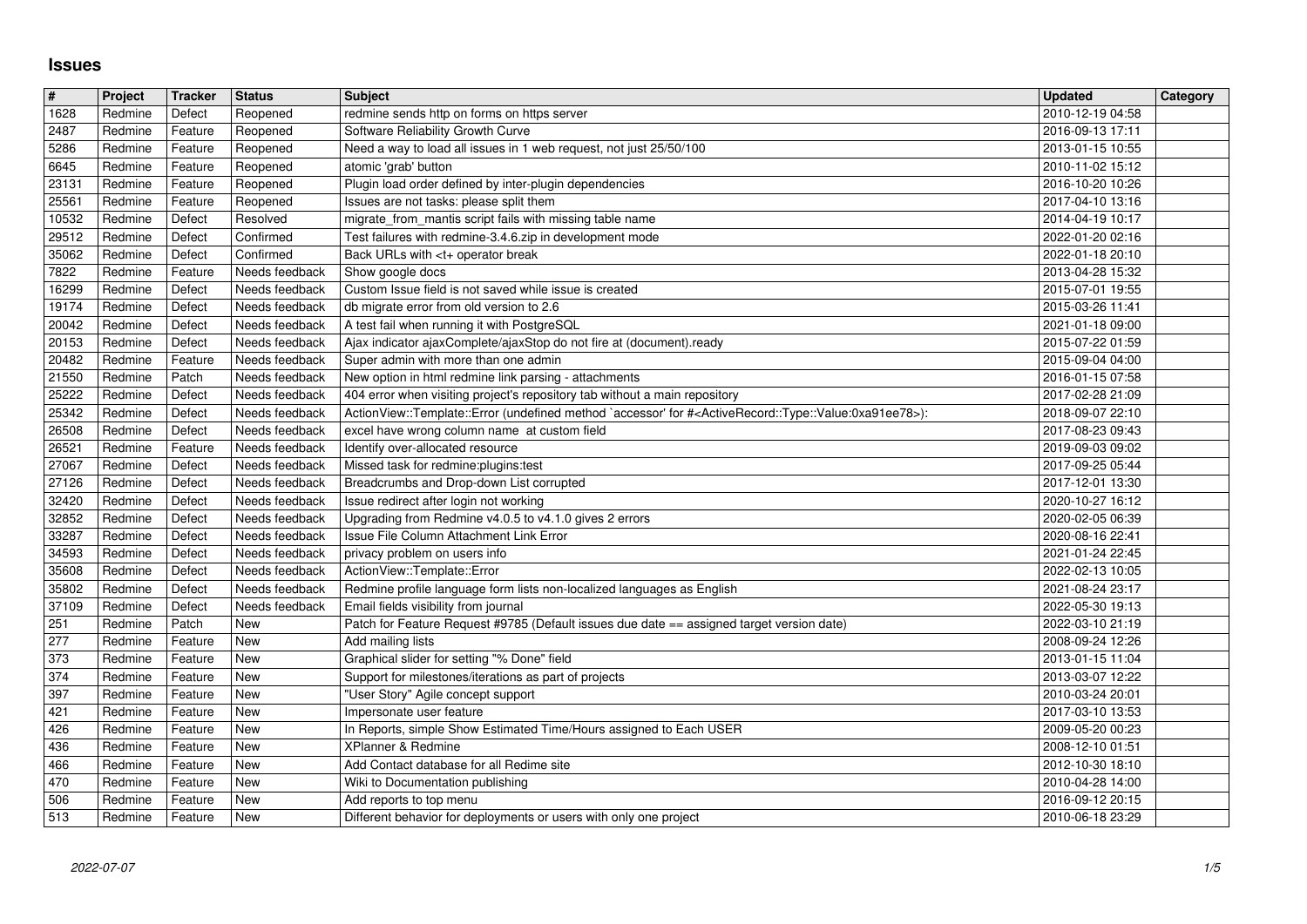| $\overline{\mathbf{t}}$<br>537 | Project<br>Redmine | Tracker<br>Feature | <b>Status</b><br><b>New</b>            | <b>Subject</b><br>To Do Lists via Ajax                                                                                                 | <b>Updated</b><br>2013-09-13 02:58   | Category |
|--------------------------------|--------------------|--------------------|----------------------------------------|----------------------------------------------------------------------------------------------------------------------------------------|--------------------------------------|----------|
| 553                            | Redmine            | Feature            | New                                    | Capistrano Recipes                                                                                                                     | 2016-09-12 20:18                     |          |
| 561<br>683                     | Redmine<br>Redmine | Feature<br>Feature | New<br>New                             | Invites<br>Cross project reporting                                                                                                     | 2011-07-13 18:26<br>2012-10-27 23:04 |          |
| 877                            | Redmine            | Feature            | New                                    | ability to vary the units used to track time                                                                                           | 2010-03-22 21:25                     |          |
| 946<br>978                     | Redmine<br>Redmine | Feature<br>Feature | New<br>New                             | Configurable Per-Project Text on New Issue Screen<br>Different trackers on different projects?                                         | 2013-04-10 15:03<br>2013-03-26 16:00 |          |
| 1024<br>1137                   | Redmine<br>Redmine | Feature<br>Feature | <b>New</b><br><b>New</b>               | Remove unneeded .js files to speed page load<br>Project version                                                                        | 2012-10-30 21:32<br>2012-10-27 23:09 |          |
| 1158                           | Redmine            | Feature            | New                                    | Polls                                                                                                                                  | 2017-02-04 06:40                     |          |
| 1166<br>1496                   | Redmine<br>Redmine | Feature<br>Feature | New<br><b>New</b>                      | broadcast<br>Save queries for any project                                                                                              | 2013-03-18 05:56<br>2008-06-18 21:53 |          |
| 1823<br>1824                   | Redmine<br>Redmine | Feature<br>Feature | New<br>New                             | Yes/No Vote for "Can replicate issue?"<br>Pastebin                                                                                     | 2012-10-28 19:08<br>2011-03-04 21:05 |          |
| 1827                           | Redmine            | Feature            | New                                    | [wish] Add another notification option: insert it into the activity page or another one                                                | 2008-08-28 14:48                     |          |
| 1858<br>1870                   | Redmine<br>Redmine | Feature<br>Feature | New<br>New                             | Provide Resources for Webmasters without access to SSH/Shell<br>Show progress towards the nearest version in the sidebar               | 2008-09-04 23:52<br>2008-09-08 16:34 |          |
| 1982<br>2060                   | Redmine<br>Redmine | Feature<br>Feature | <b>New</b><br><b>New</b>               | Extend homepage with forums and admin pages<br>Make project members visibility configurable to user groups                             | 2013-04-10 18:01<br>2008-10-21 15:05 |          |
| 2082                           | Redmine            | Feature            | New                                    | Rename Issue as Ticket (or ) in GUI                                                                                                    | 2008-10-25 05:50                     |          |
| 2181<br>2389                   | Redmine<br>Redmine | Feature<br>Feature | New<br>New                             | Display more statistics about a user on the account page<br>Standard and custom issue fields should have a description/tooltip         | 2013-02-18 04:33<br>2012-10-23 13:50 |          |
| 2448<br>2460                   | Redmine<br>Redmine | Feature<br>Feature | New<br>New                             | Graphviz of ticket dependencies (with example)<br>List files on version page                                                           | 2016-11-30 14:00<br>2011-11-22 23:52 |          |
| 2576                           | Redmine            | Patch              | New                                    | Partially decouple application_helper.rb from Gravatar                                                                                 | 2009-03-24 22:34                     |          |
| 2579<br>2596                   | Redmine<br>Redmine | Feature<br>Feature | New<br><b>New</b>                      | Configure SSL schema for "private" actions.<br>There are X users currently {editing viewing} this ticket                               | 2009-01-25 16:25<br>2009-01-27 00:13 |          |
| 2613                           | Redmine            | Feature            | New                                    | Define working steps/packages for tickets                                                                                              | 2009-02-05 11:11                     |          |
| 2646<br>2671                   | Redmine<br>Redmine | Feature<br>Feature | New<br>New                             | Having a dynamic sitemaps file for search robots scanning<br>Reports to show people's working performance and project overview status. | 2010-09-26 13:46<br>2009-02-09 18:31 |          |
| 2675                           | Redmine            | Feature            | New<br>New                             | Watch - add a personal comment<br>Search and stats on workflow transitions                                                             | 2009-02-05 09:25                     |          |
| 2678<br>2686                   | Redmine<br>Redmine | Feature<br>Feature | New                                    | Role adminsitration with many projects / users -> grid overview, one submit                                                            | 2013-04-11 12:50<br>2020-09-08 12:04 |          |
| 2709<br>2728                   | Redmine<br>Redmine | Feature<br>Feature | New<br><b>New</b>                      | Modify default values<br>Offline Support                                                                                               | 2013-03-18 07:53<br>2013-04-19 22:56 |          |
| 2880                           | Redmine            | Feature            | <b>New</b>                             | Possibility to know if an issue has been read by assignee                                                                              | 2013-03-18 13:59                     |          |
| 2885<br>2897                   | Redmine<br>Redmine | Feature<br>Feature | <b>New</b><br>New                      | A segregated numbering per project<br>Tagging in Redmine                                                                               | 2013-03-18 17:08<br>2018-08-26 22:55 |          |
| 2951<br>3001                   | Redmine<br>Redmine | Feature<br>Feature | $\sqrt{\phantom{a}}$ New<br><b>New</b> | I would like to see Summery filtered on Versions<br>"Assign to" history in filter or etc.                                              | 2009-03-13 12:18<br>2017-09-21 12:38 |          |
| 3031                           | Redmine            | Feature            | New                                    | context menu won't allow Assigned_To change cross projects                                                                             | 2009-03-23 18:10                     |          |
| 3048<br>3077                   | Redmine<br>Redmine | Feature<br>Feature | New<br>New                             | Central Wiki, FAQ, Documents, etc. for different Projects<br>Customer Feedback System                                                  | 2010-07-21 19:21<br>2013-03-18 20:51 |          |
|                                |                    |                    |                                        |                                                                                                                                        |                                      |          |
|                                |                    |                    |                                        |                                                                                                                                        |                                      |          |
|                                |                    |                    |                                        |                                                                                                                                        |                                      |          |
|                                |                    |                    |                                        |                                                                                                                                        |                                      |          |
|                                |                    |                    |                                        |                                                                                                                                        |                                      |          |
|                                |                    |                    |                                        |                                                                                                                                        |                                      |          |
|                                |                    |                    |                                        |                                                                                                                                        |                                      |          |
|                                |                    |                    |                                        |                                                                                                                                        |                                      |          |
|                                |                    |                    |                                        |                                                                                                                                        |                                      |          |
|                                |                    |                    |                                        |                                                                                                                                        |                                      |          |
|                                |                    |                    |                                        |                                                                                                                                        |                                      |          |
|                                |                    |                    |                                        |                                                                                                                                        |                                      |          |
|                                |                    |                    |                                        |                                                                                                                                        |                                      |          |
|                                |                    |                    |                                        |                                                                                                                                        |                                      |          |
|                                |                    |                    |                                        |                                                                                                                                        |                                      |          |
|                                |                    |                    |                                        |                                                                                                                                        |                                      |          |
|                                |                    |                    |                                        |                                                                                                                                        |                                      |          |
|                                |                    |                    |                                        |                                                                                                                                        |                                      |          |
|                                |                    |                    |                                        |                                                                                                                                        |                                      |          |
|                                |                    |                    |                                        |                                                                                                                                        |                                      |          |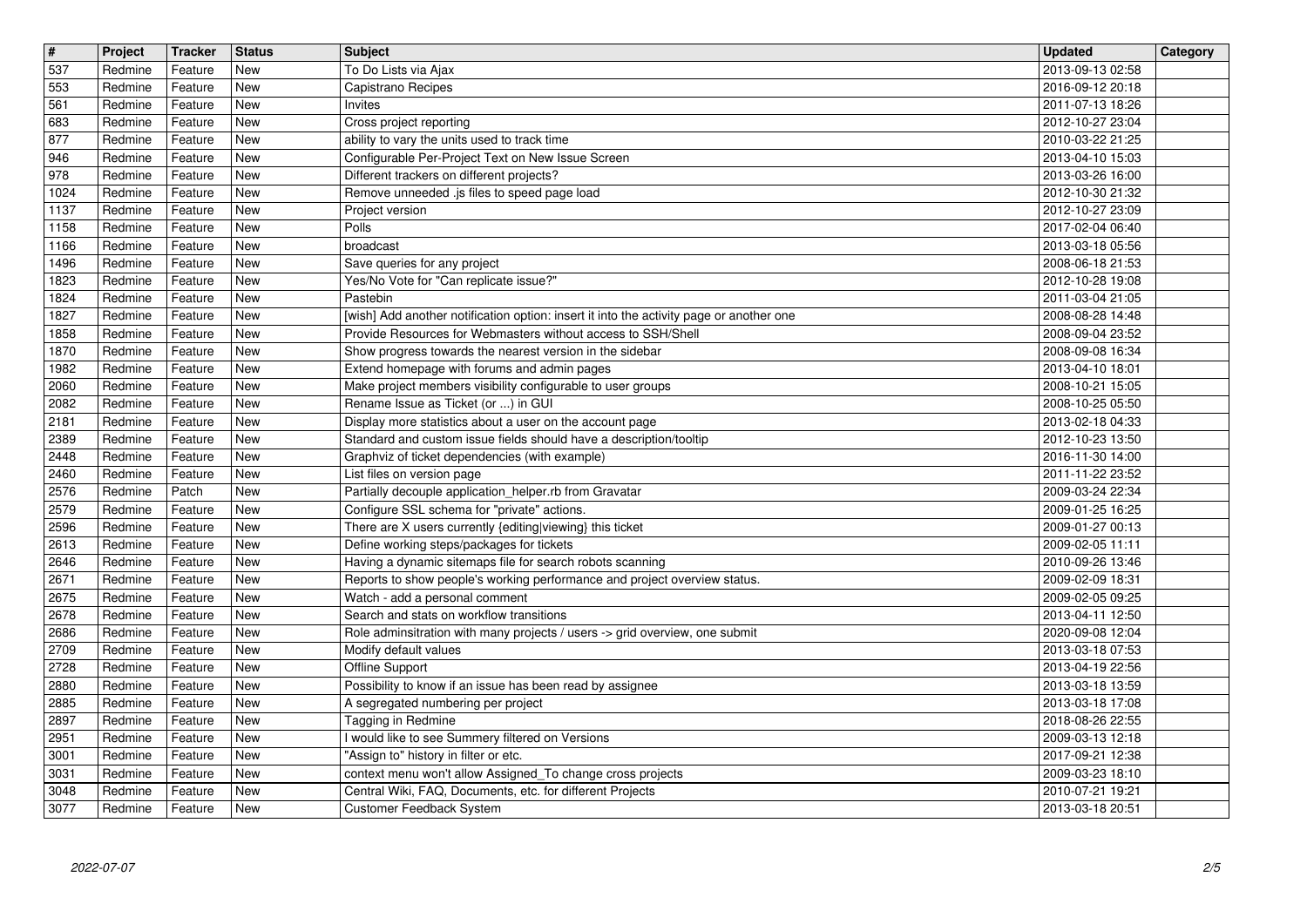| $\boxed{\texttt{#}}$<br>3090 | Project<br>Redmine | <b>Tracker</b><br>Feature | <b>Status</b><br><b>New</b> | <b>Subject</b><br>field "Assigned to" with roles                                                                                                                                          | <b>Updated</b><br>2013-03-18 16:50   | Category |
|------------------------------|--------------------|---------------------------|-----------------------------|-------------------------------------------------------------------------------------------------------------------------------------------------------------------------------------------|--------------------------------------|----------|
| 3103                         | Redmine            | Feature                   | New                         | function suggestion about open area of information                                                                                                                                        | 2009-04-02 07:45                     |          |
| 3125<br>3146                 | Redmine<br>Redmine | Feature<br>Feature        | <b>New</b><br>New           | Merging 2 different Redmine Installations<br>Optional Filters in custom queries                                                                                                           | 2018-02-27 04:46<br>2009-04-09 13:14 |          |
| 3197<br>3269                 | Redmine<br>Redmine | Feature<br>Feature        | New<br>New                  | DateStatusChanged<br>Writing a single batch file for all rake tasks                                                                                                                       | 2013-03-18 15:20<br>2009-05-14 00:15 |          |
| 3428                         | Redmine            | Feature                   | New                         | Need AJAX Based Issue Addition                                                                                                                                                            | 2011-11-04 19:59                     |          |
| 3443<br>3487                 | Redmine<br>Redmine | Feature<br>Feature        | New<br><b>New</b>           | Show users<br>Downloadable files on another host                                                                                                                                          | 2013-04-09 14:08<br>2013-03-18 15:31 |          |
| 3505                         | Redmine            | Feature                   | <b>New</b><br><b>New</b>    | Risk Management                                                                                                                                                                           | 2011-02-10 00:11                     |          |
| 3506<br>3508                 | Redmine<br>Redmine | Feature<br>Feature        | New                         | Need ability to restrict which role can update/select the target version when updating or submitting an issue<br>Migrating individual project from redmine to another instance of redmine | 2013-03-18 16:47<br>2009-06-18 08:27 |          |
| 3513<br>3529                 | Redmine<br>Redmine | Feature<br>Feature        | New<br>New                  | Baseline Project<br>Deleting a tracker does not allow you to reassign issues to a different tracker                                                                                       | 2020-11-26 16:29<br>2013-03-27 05:03 |          |
| 3603                         | Redmine            | Feature                   | New                         | Add a way to change issue start-/due dates directly from the issue list                                                                                                                   | 2011-11-24 20:29                     |          |
| 3620<br>3702                 | Redmine<br>Redmine | Feature<br>Feature        | New<br>New                  | Roles displayed for users in admin area<br><b>History tickets</b>                                                                                                                         | 2013-03-18 16:44<br>2013-03-18 16:58 |          |
| 3754<br>3788                 | Redmine<br>Redmine | Patch<br>Feature          | <b>New</b><br><b>New</b>    | add some additional URL paths to robots.txt<br>Fields with dropdowns should not show if there are no values                                                                               | 2015-02-04 20:35<br>2009-08-27 19:48 |          |
| 3895                         | Redmine            | Feature                   | New                         | CSS class "selected" should be assigned to selected items in the top-menu                                                                                                                 | 2011-04-09 18:54                     |          |
| 3901<br>3963                 | Redmine<br>Redmine | Patch<br>Feature          | <b>New</b><br>New           | Make length of short project description customizable<br>Associate a hostname to a particular project                                                                                     | 2009-09-23 08:46<br>2009-10-11 12:06 |          |
| 3995<br>4111                 | Redmine<br>Redmine | Feature<br>Feature        | New<br>New                  | Upgrade to "Files" module<br>integrate Issues with basecamp TODO                                                                                                                          | 2012-11-15 23:11<br>2009-11-09 16:31 |          |
| 4269                         | Redmine            | Feature                   | New                         | Allow ca_path option for reposman.rb to validate peer certificate                                                                                                                         | 2009-12-04 15:05                     |          |
| 4388<br>4516                 | Redmine<br>Redmine | Feature<br>Feature        | New<br><b>New</b>           | Ablitity to rearrange tracker fields for particular project<br>Cache gravatars                                                                                                            | 2013-04-09 15:56<br>2013-04-22 11:28 |          |
| 4548                         | Redmine            | Patch                     | <b>New</b><br><b>New</b>    | please pull in debian branch                                                                                                                                                              | 2013-01-13 21:04                     |          |
| 4558<br>4580                 | Redmine<br>Redmine | Feature<br>Patch          | <b>New</b>                  | watch categories and users<br>Run rake db:schema:dump after rake db:migrate_plugins                                                                                                       | 2010-01-12 22:31<br>2010-10-25 17:03 |          |
| 4588<br>4636                 | Redmine<br>Redmine | Defect<br>Feature         | New<br>New                  | In status form of version view, link to issues results limited.<br>System-wide Object Label Settings and the general Open Pario Malaise                                                   | 2010-01-15 02:11<br>2013-04-09 16:12 |          |
| 4826                         | Redmine            | Feature                   | New                         | picker needed to find id's of related issues and projects etc                                                                                                                             | 2010-07-08 17:53                     |          |
| 4829<br>4960                 | Redmine<br>Redmine | Feature<br>Feature        | New<br><b>New</b>           | Write an installer<br>Links to latest version of all files modified by a tickets associated revisions                                                                                     | 2010-02-13 05:31<br>2010-03-02 02:19 |          |
| 4980<br>5017                 | Redmine<br>Redmine | Feature<br>Feature        | New<br><b>New</b>           | Reference to a commit in a different project<br>Custom columns on Admin/Users page                                                                                                        | 2010-03-03 20:54<br>2010-03-09 16:42 |          |
| 5078                         | Redmine            | Feature                   | New                         | Documental Repository vía JCR                                                                                                                                                             | 2010-03-15 09:57                     |          |
| $\frac{5161}{5273}$          | Redmine<br>Redmine | Feature<br>Defect         | New<br><b>New</b>           | Ability to backup a project<br>Unable to configure PluginSimpleCI plugin - custom fields list is empty                                                                                    | 2010-03-23 21:26<br>2010-04-08 16:58 |          |
| 5391                         | Redmine            | Feature                   | New                         | progression of versions *per* *branch*                                                                                                                                                    | 2011-01-07 18:24                     |          |
| 5420<br>5428                 | Redmine<br>Redmine | Feature<br>Feature        | New<br>New                  | User support helper script<br><b>Featured Files</b>                                                                                                                                       | 2010-10-25 16:58<br>2010-05-03 09:33 |          |
|                              |                    |                           |                             |                                                                                                                                                                                           |                                      |          |
|                              |                    |                           |                             |                                                                                                                                                                                           |                                      |          |
|                              |                    |                           |                             |                                                                                                                                                                                           |                                      |          |
|                              |                    |                           |                             |                                                                                                                                                                                           |                                      |          |
|                              |                    |                           |                             |                                                                                                                                                                                           |                                      |          |
|                              |                    |                           |                             |                                                                                                                                                                                           |                                      |          |
|                              |                    |                           |                             |                                                                                                                                                                                           |                                      |          |
|                              |                    |                           |                             |                                                                                                                                                                                           |                                      |          |
|                              |                    |                           |                             |                                                                                                                                                                                           |                                      |          |
|                              |                    |                           |                             |                                                                                                                                                                                           |                                      |          |
|                              |                    |                           |                             |                                                                                                                                                                                           |                                      |          |
|                              |                    |                           |                             |                                                                                                                                                                                           |                                      |          |
|                              |                    |                           |                             |                                                                                                                                                                                           |                                      |          |
|                              |                    |                           |                             |                                                                                                                                                                                           |                                      |          |
|                              |                    |                           |                             |                                                                                                                                                                                           |                                      |          |
|                              |                    |                           |                             |                                                                                                                                                                                           |                                      |          |
|                              |                    |                           |                             |                                                                                                                                                                                           |                                      |          |
|                              |                    |                           |                             |                                                                                                                                                                                           |                                      |          |
|                              |                    |                           |                             |                                                                                                                                                                                           |                                      |          |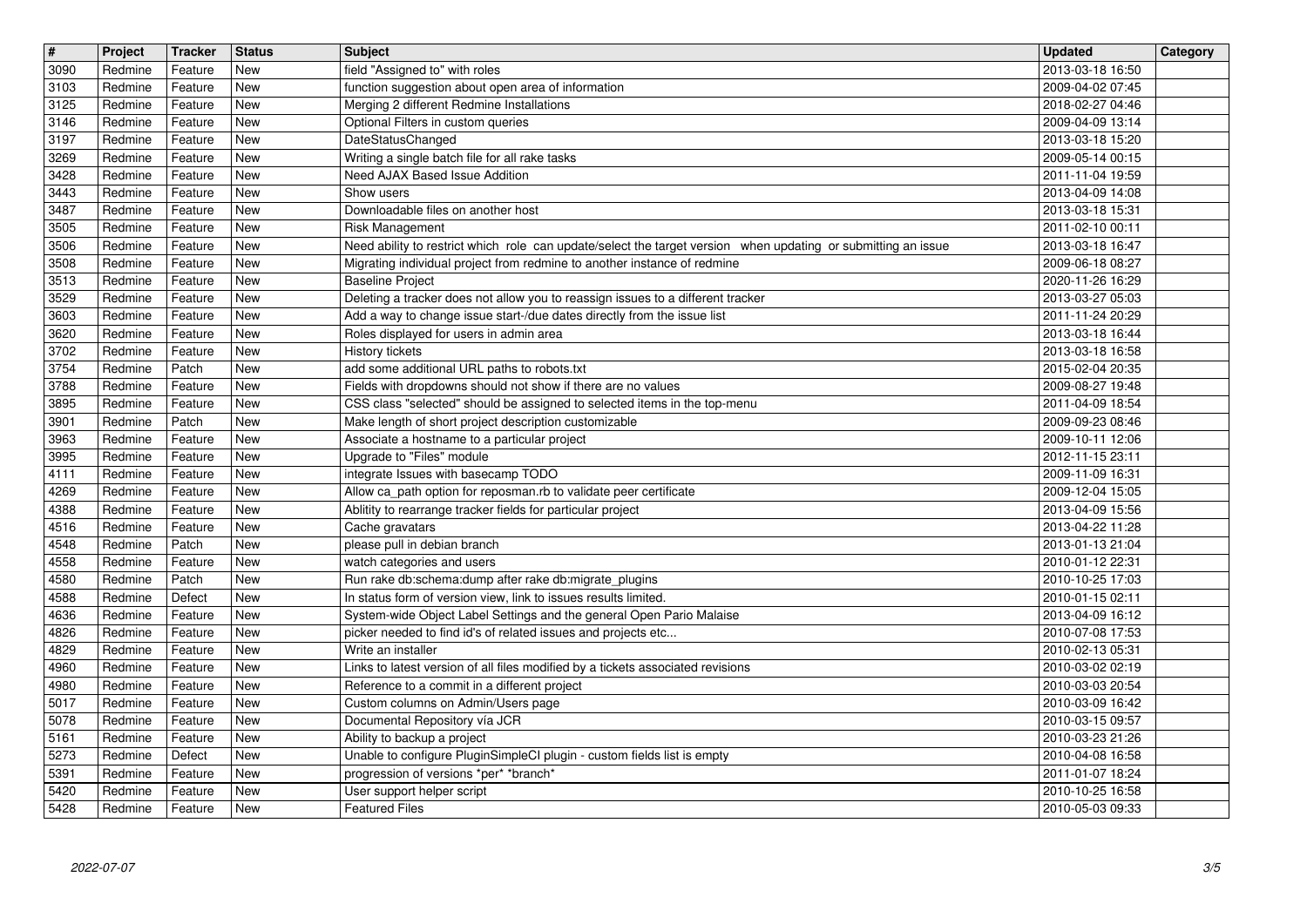| $\overline{\mathbf{H}}$ | Project            | Tracker            | <b>Status</b><br>New     | <b>Subject</b>                                                                                                                                                        | <b>Updated</b><br>2017-12-08 20:15   | Category |
|-------------------------|--------------------|--------------------|--------------------------|-----------------------------------------------------------------------------------------------------------------------------------------------------------------------|--------------------------------------|----------|
| 5430<br>5483            | Redmine<br>Redmine | Feature<br>Feature | <b>New</b>               | Project-Specific Default Priority<br>Change subtask view                                                                                                              | 2011-04-03 11:17                     |          |
| 5516<br>5537            | Redmine<br>Redmine | Feature<br>Feature | <b>New</b><br><b>New</b> | A new field for Quality Assist<br>Simplify Wiki cross-page linking                                                                                                    | 2010-05-12 22:17<br>2011-05-06 10:46 |          |
| 5640                    | Redmine            | Feature            | <b>New</b>               | Write access to the repository. Or the link between the repository and the other sections.                                                                            | 2011-03-29 12:55                     |          |
| 5658<br>5799            | Redmine<br>Redmine | Feature<br>Feature | <b>New</b><br><b>New</b> | Add item on AJAX context menu to display details of selected issues<br>Add user management and group management permissions                                           | 2010-06-08 23:27<br>2010-07-01 15:44 |          |
| 5825                    | Redmine            | Feature            | <b>New</b>               | Fine grained permissions - per project                                                                                                                                | 2010-07-06 15:21                     |          |
| 5836<br>5863            | Redmine<br>Redmine | Feature<br>Feature | New<br>New               | Add "edit subject" (rename) function to context menu<br>Remove All Plugins                                                                                            | 2010-07-08 03:52<br>2013-04-10 13:50 |          |
| 5916                    | Redmine            | Feature            | <b>New</b>               | Redmine Federation: interlinking between "joined" redmine installations                                                                                               | 2012-03-19 14:10                     |          |
| 5938<br>5955            | Redmine<br>Redmine | Feature<br>Feature | <b>New</b><br><b>New</b> | Project Page Viewing and Collapsing of Subprojects<br>Hooks should provide all controller instance variables by default                                               | 2010-07-26 15:14<br>2010-07-27 06:44 |          |
| 6058                    | Redmine            | Feature            | New<br><b>New</b>        | better sub project support                                                                                                                                            | 2011-01-18 20:48                     |          |
| 6059<br>6062            | Redmine<br>Redmine | Feature<br>Feature | New                      | Global links<br>Meeting tracker                                                                                                                                       | 2011-01-18 20:49<br>2010-08-26 18:24 |          |
| 6211<br>6212            | Redmine<br>Redmine | Feature<br>Feature | New<br>New               | Make WikiWords and acronyms as wiki links<br>Page synonyms                                                                                                            | 2010-08-25 17:04<br>2010-08-25 17:12 |          |
| 6213                    | Redmine            | Feature            | <b>New</b>               | Common acronym definition                                                                                                                                             | 2010-08-25 17:28                     |          |
| 6214<br>6231            | Redmine<br>Redmine | Feature<br>Feature | <b>New</b><br><b>New</b> | Page name expansion for links<br>Version dependent to a subproject Version                                                                                            | 2010-08-25 17:25<br>2012-09-28 19:05 |          |
| 6257                    | Redmine            | Feature            | <b>New</b>               | show/hide Secrets (eg. Passwords) in Wiki Sites                                                                                                                       | 2014-04-25 04:48                     |          |
| 6321<br>6360            | Redmine<br>Redmine | Feature<br>Feature | New<br><b>New</b>        | Plugin web interface and web installation<br>Title attributes for major interface elements                                                                            | 2010-09-11 09:52<br>2010-09-10 20:09 |          |
| 6366                    | Redmine            | Feature            | <b>New</b>               | Due date on an issue should follow the associated release due date if it exists                                                                                       | 2010-09-14 11:33                     |          |
| 6367<br>6369            | Redmine<br>Redmine | Feature<br>Feature | <b>New</b><br>New        | Shorten links to tickets in comments to #1234 format on save<br>Add custom format field type that is Resolvers                                                        | 2010-09-12 06:39<br>2010-09-12 06:51 |          |
| 6380                    | Redmine            | Feature            | <b>New</b>               | filter in report                                                                                                                                                      | 2010-09-13 14:32                     |          |
| 6468<br>6517            | Redmine<br>Redmine | Defect<br>Feature  | <b>New</b><br><b>New</b> | wrong update query in Issue model<br>Redmine on MochaUI                                                                                                               | 2010-10-11 12:39<br>2013-03-20 18:16 |          |
| 6535                    | Redmine            | Feature            | <b>New</b>               | Issue "Other Comments" Field                                                                                                                                          | 2010-09-29 21:02                     |          |
| 6583<br>6643            | Redmine<br>Redmine | Defect<br>Feature  | <b>New</b><br>New        | Separate non-subURI Redmine instances on the same machine cannot be logged into at once<br>real priorities                                                            | 2010-10-06 03:37<br>2010-10-25 16:14 |          |
| 6662                    | Redmine            | Defect             | <b>New</b>               | JavaScript is not minified for production use                                                                                                                         | 2010-10-14 17:43                     |          |
| 6665<br>6671            | Redmine<br>Redmine | Feature<br>Defect  | <b>New</b><br>New        | Copy member settings between project<br>In version detail page of a project that has sub-projects when you click on a category of a sub-project it opens a wrong page | 2010-10-14 14:42<br>2010-10-14 13:43 |          |
| 6701                    | Redmine            | Feature            | New                      | Split the Enumerations admin panel to separate panels                                                                                                                 | 2010-11-27 00:40                     |          |
| 6805<br>6807            | Redmine<br>Redmine | Feature<br>Patch   | New<br>New               | add non-ambiguous ISO-ordered date/time formatting<br>internal hostname included in back_url                                                                          | 2011-02-14 18:36<br>2010-11-02 19:17 |          |
| 6808                    | Redmine            | Feature            | New                      | first class citizenry for all types of fields in Redmine<br>respond_to_without_attributes? does not work from runner                                                  | 2010-11-02 19:31                     |          |
| 6917<br>6951            | Redmine<br>Redmine | Defect<br>Defect   | New<br>New               | Context Menu Broken on Mac                                                                                                                                            | 2010-11-16 20:24<br>2010-11-24 16:04 |          |
| 7105                    | Redmine            | Feature            | New                      | Popup menu for the Projects link                                                                                                                                      | 2010-12-13 22:39                     |          |
|                         |                    |                    |                          |                                                                                                                                                                       |                                      |          |
|                         |                    |                    |                          |                                                                                                                                                                       |                                      |          |
|                         |                    |                    |                          |                                                                                                                                                                       |                                      |          |
|                         |                    |                    |                          |                                                                                                                                                                       |                                      |          |
|                         |                    |                    |                          |                                                                                                                                                                       |                                      |          |
|                         |                    |                    |                          |                                                                                                                                                                       |                                      |          |
|                         |                    |                    |                          |                                                                                                                                                                       |                                      |          |
|                         |                    |                    |                          |                                                                                                                                                                       |                                      |          |
|                         |                    |                    |                          |                                                                                                                                                                       |                                      |          |
|                         |                    |                    |                          |                                                                                                                                                                       |                                      |          |
|                         |                    |                    |                          |                                                                                                                                                                       |                                      |          |
|                         |                    |                    |                          |                                                                                                                                                                       |                                      |          |
|                         |                    |                    |                          |                                                                                                                                                                       |                                      |          |
|                         |                    |                    |                          |                                                                                                                                                                       |                                      |          |
|                         |                    |                    |                          |                                                                                                                                                                       |                                      |          |
|                         |                    |                    |                          |                                                                                                                                                                       |                                      |          |
|                         |                    |                    |                          |                                                                                                                                                                       |                                      |          |
|                         |                    |                    |                          |                                                                                                                                                                       |                                      |          |
|                         |                    |                    |                          |                                                                                                                                                                       |                                      |          |
|                         |                    |                    |                          |                                                                                                                                                                       |                                      |          |
|                         |                    |                    |                          |                                                                                                                                                                       |                                      |          |
|                         |                    |                    |                          |                                                                                                                                                                       |                                      |          |
|                         |                    |                    |                          |                                                                                                                                                                       |                                      |          |
|                         |                    |                    |                          |                                                                                                                                                                       |                                      |          |
|                         |                    |                    |                          |                                                                                                                                                                       |                                      |          |
|                         |                    |                    |                          |                                                                                                                                                                       |                                      |          |
|                         |                    |                    |                          |                                                                                                                                                                       |                                      |          |
|                         |                    |                    |                          |                                                                                                                                                                       |                                      |          |
|                         |                    |                    |                          |                                                                                                                                                                       |                                      |          |
|                         |                    |                    |                          |                                                                                                                                                                       |                                      |          |
|                         |                    |                    |                          |                                                                                                                                                                       |                                      |          |
|                         |                    |                    |                          |                                                                                                                                                                       |                                      |          |
|                         |                    |                    |                          |                                                                                                                                                                       |                                      |          |
|                         |                    |                    |                          |                                                                                                                                                                       |                                      |          |